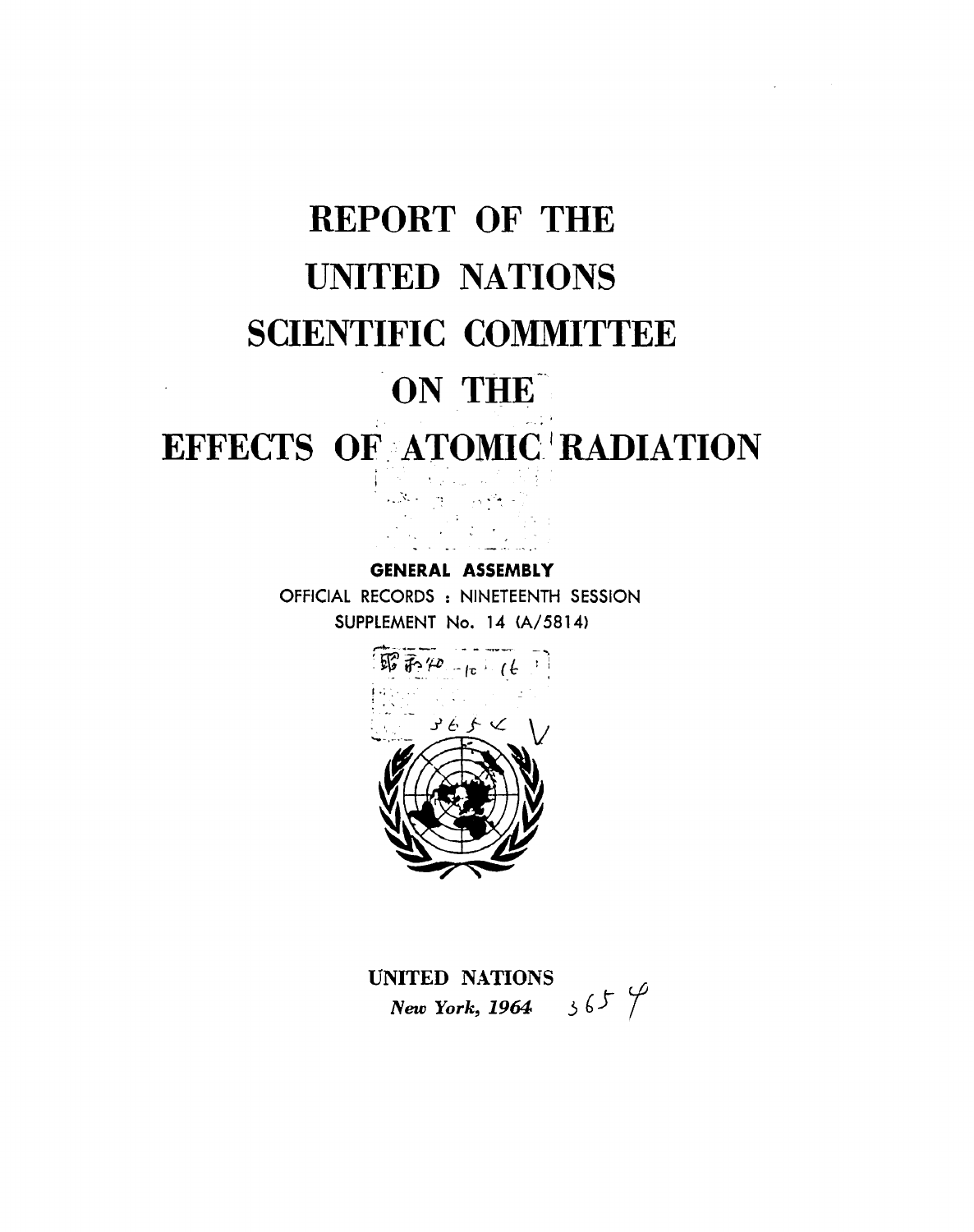# NOTE

Ì

Throughout the present report, references to the annexes are indicated by a letter immediately followed by a number: the letter denotes the relevant annex and the number the paragraph therein. Within each annex, references to its scientific bibliography are indicated by numbers.

Symbols of United Nations documents are composed of capital letters combined with figures. Mention of such a symbol indicates a reference to a United Nations document.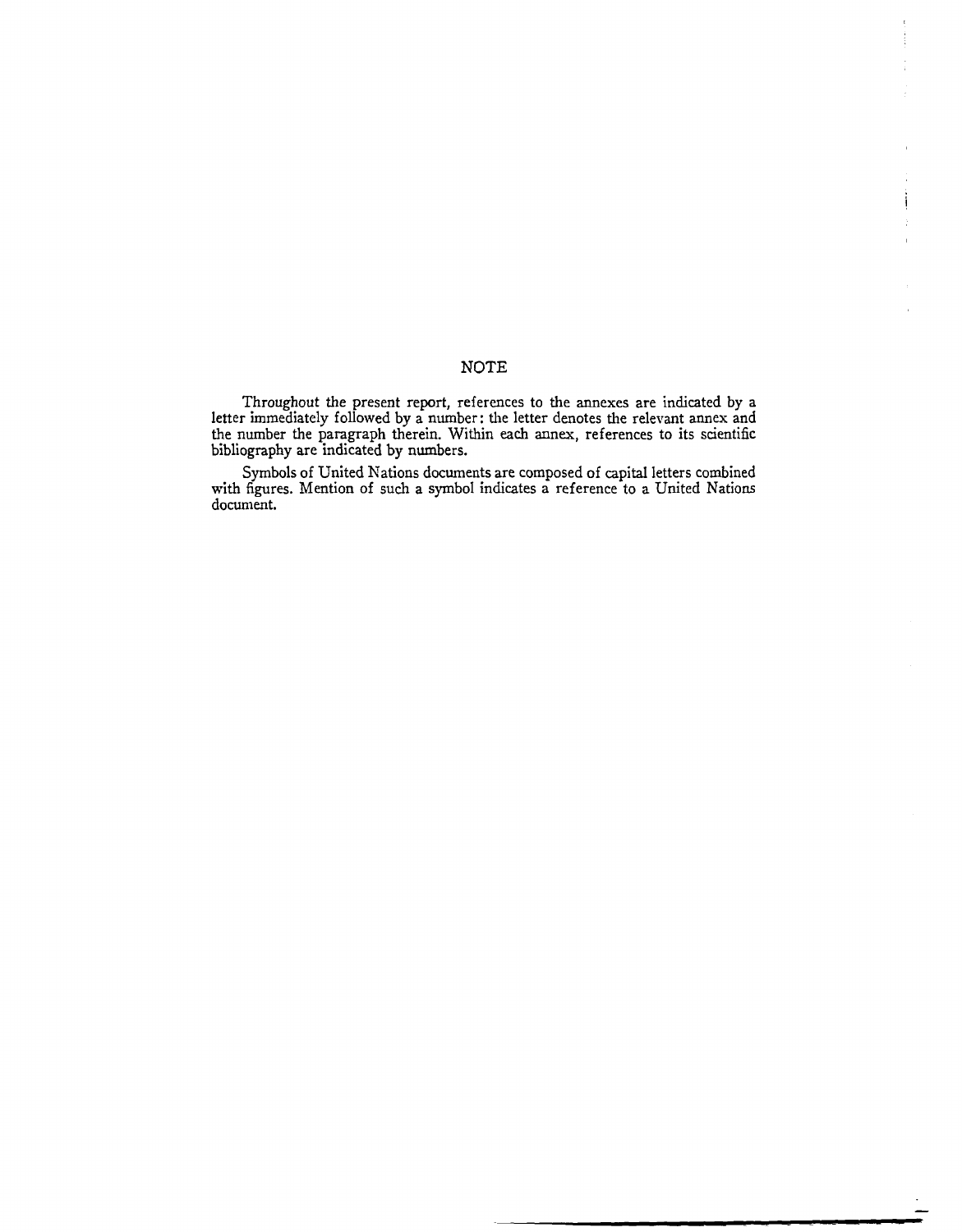## ANNEX C

# LIST OF REPORTS RECEIVED BY THE COMMITTEE

<span id="page-2-0"></span>1. This annex lists reports received by the Committee from Governments and agencies of the United Nations.

2. All those reports are included of which a sufficient number of copies for distribution in the A/ AC.82/G/L. document series were received between 10 March 1962 and 3 July 1964, inclusive.

3. The first 750 reports received by the Committee are listed in annex I of its first comprehensive report<sup>s</sup> and annex  $\int$  of the second.<sup>b</sup>

**a** *Official Records of the General Assembly, Thirteenth Session, Supplement No. 17* (A/3838). bJbid., *Swenteenth Session, Supplement No. 16* (A/5216).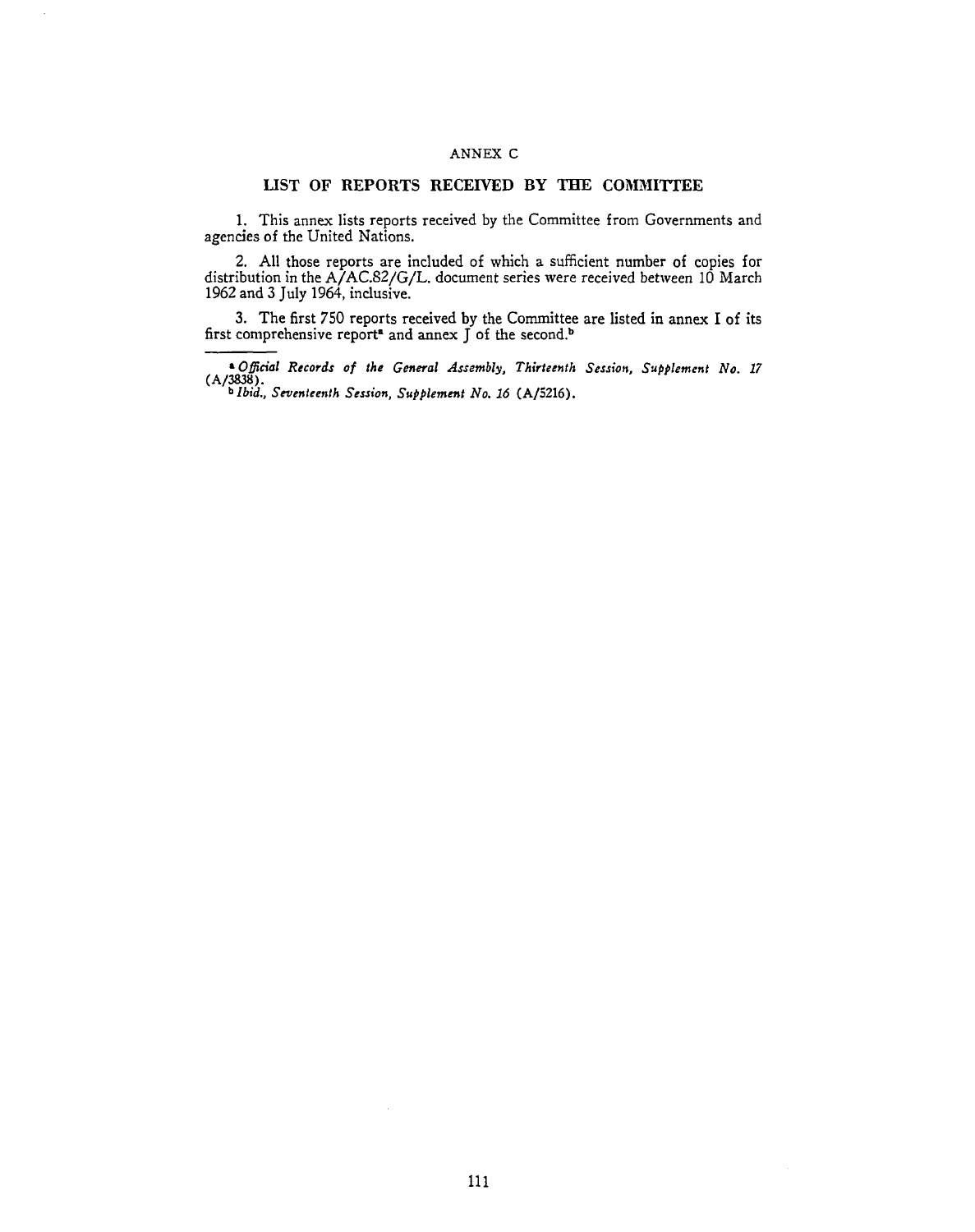| Document No. | Country and Title                                                                                                                                              | Document No. | Country and Title                                                                                                                             |
|--------------|----------------------------------------------------------------------------------------------------------------------------------------------------------------|--------------|-----------------------------------------------------------------------------------------------------------------------------------------------|
| A/AC.82/G/L. |                                                                                                                                                                | A/AC.82/G/L. |                                                                                                                                               |
|              | Brazil                                                                                                                                                         |              | NORWAY                                                                                                                                        |
| 751          | A survey on artificial radio-active con-<br>tamination in Brazil (1958-1962).                                                                                  | 769          | Assay of strontium-90 in human bone in<br>Norway 1956-1961.                                                                                   |
|              | SWEDEN                                                                                                                                                         |              | ITALY                                                                                                                                         |
| 752          | The increase of gamma radiation from<br>the ground during September 1st-No-<br>vember 30th 1961.                                                               | 770          | Data on environmental radioactivity, col-<br>lected in Italy (January-June 1961).                                                             |
| 753          | Some observations of variations of the                                                                                                                         |              | UNITED KINGDOM                                                                                                                                |
|              | natural background radiation.                                                                                                                                  | 771          | Interim report on radio-activity in diet.<br>ARCRL-7.                                                                                         |
| 754          | Distribution and excretion of radio-<br>cesium in goats, pigs and hens.                                                                                        |              | <b>UNITED STATES OF AMERICA</b>                                                                                                               |
| 755          | Report on observations made at Kiruna<br>Geophysical Observatory during the                                                                                    | 772          | Atmospheric radio-activity at Washing-<br>ton, D.C., 1950-1961. NRL-5764.                                                                     |
|              | series of nuclear weapon tests carried out<br>at Novaja Zemlja between 10 Sept. and<br>4 Nov. 1961.                                                            | 773          | Radiological Health Data, Volume III,<br>Number 4, April 1962.                                                                                |
| 756          | Determination of strontium-90 and stable<br>strontium in bones from sheep, ewes and                                                                            | 774          | Radiological Health Data, Volume III,<br>Number 3, March 1962.                                                                                |
| 757          | fetuses.<br>Cesium-137 deposition in Sweden 1958-                                                                                                              | 775          | Radio-active fall-out from nuclear weap-<br>ons tests, Nov. 15-17, 1961. Book 1.                                                              |
|              | 1960 and the 1961 spring maximum in<br>air.                                                                                                                    | 776          | Radio-active fall-out from nuclear weap-<br>ons tests, Nov. 15-17, 1961. Book 2.                                                              |
| 758          | The radio-activity in air and precipitation<br>during autumn 1961.                                                                                             | 777          | Health implications of fall-out from<br>nuclear weapons testing through 1961.                                                                 |
| 759          | Internal doses from mixed fission prod-<br>ucts.                                                                                                               | 778          | Radiological Health Data, Volume III,<br>Number 5, May 1962.                                                                                  |
| 760          | A fall-out model II. Some quantitative<br>properties.                                                                                                          |              | <b>UNITED KINGDOM</b>                                                                                                                         |
| 761          | Behaviour of yttrium-91 and some lantha-<br>nons towards serum proteins in paper<br>electrophoresis, density gradient electro-<br>phoresis and gel filtration. | 779          | Assay of strontium-90 in human bone in<br>the United Kingdom. Results for 1961,<br>part I.                                                    |
|              |                                                                                                                                                                |              | <b>SWEDEN</b>                                                                                                                                 |
| 762          | UNITED KINGDOM<br>Radioactivity in milk. Interim report,<br>Dec. 1961.                                                                                         | 780          | Doses to the gastrointestinal tract from<br>ingestion of fission products in drinking<br>water or tood.                                       |
|              | JAPAN                                                                                                                                                          | 781          | Internal doses from fission products in<br>milk.                                                                                              |
| 763          | Japanese dietary habits and the fall-out<br>problem.                                                                                                           | 782          | Simulation of an atmospheric transport<br>problem.                                                                                            |
| 764          | Environmental contamination with short-                                                                                                                        | 783          | Studies in reversal autoradiography.                                                                                                          |
|              | lived radio-nuclides in Japan in 1961.<br><b>UNITED STATES OF AMERICA</b>                                                                                      | 784          | Strontium-90 induced bone and bone-<br>marrow changes.                                                                                        |
| 765          | Radiological Health Data, Volume III,                                                                                                                          | 785          | Sr <sup>90</sup> induced osteosarcomas.                                                                                                       |
| 766          | Number 2, February 1962.<br>Health and Safety Laboratory fall-out                                                                                              | 786          | Uptake and retention of strontium-90 in<br>mouse tissues studied by whole animal                                                              |
|              | program quarterly summary report, April<br>1, 1962. HASL-122.                                                                                                  | 787          | autoradiography and impulse counting.<br>II. Uptake and retention of strontium 90                                                             |
|              | INTERNATIONAL ATOMIC ENERGY                                                                                                                                    | 788          | in strontium-90-induced osteosarcomas.                                                                                                        |
| 767          | Agency<br>Survey of radio-activity in food con-<br>sumed in Austria. Report on second<br>sampling period - January-June 1961.                                  |              | III. Dissemination of metastases from a<br>strontium-90-induced transplanted oste-<br>osarcoma investigated by whole-body<br>autoradiography. |
|              | SWEDEN                                                                                                                                                         | 789          | Effects of radiostrontium on the blood<br>and haematopoietic tissues of mice.                                                                 |
| 768          | The effect of radiostrontium on mouse<br>testes.                                                                                                               | 790          | Histogenesis of Sr <sup>90</sup> -induced osteosar-<br>comas.                                                                                 |

 $\epsilon$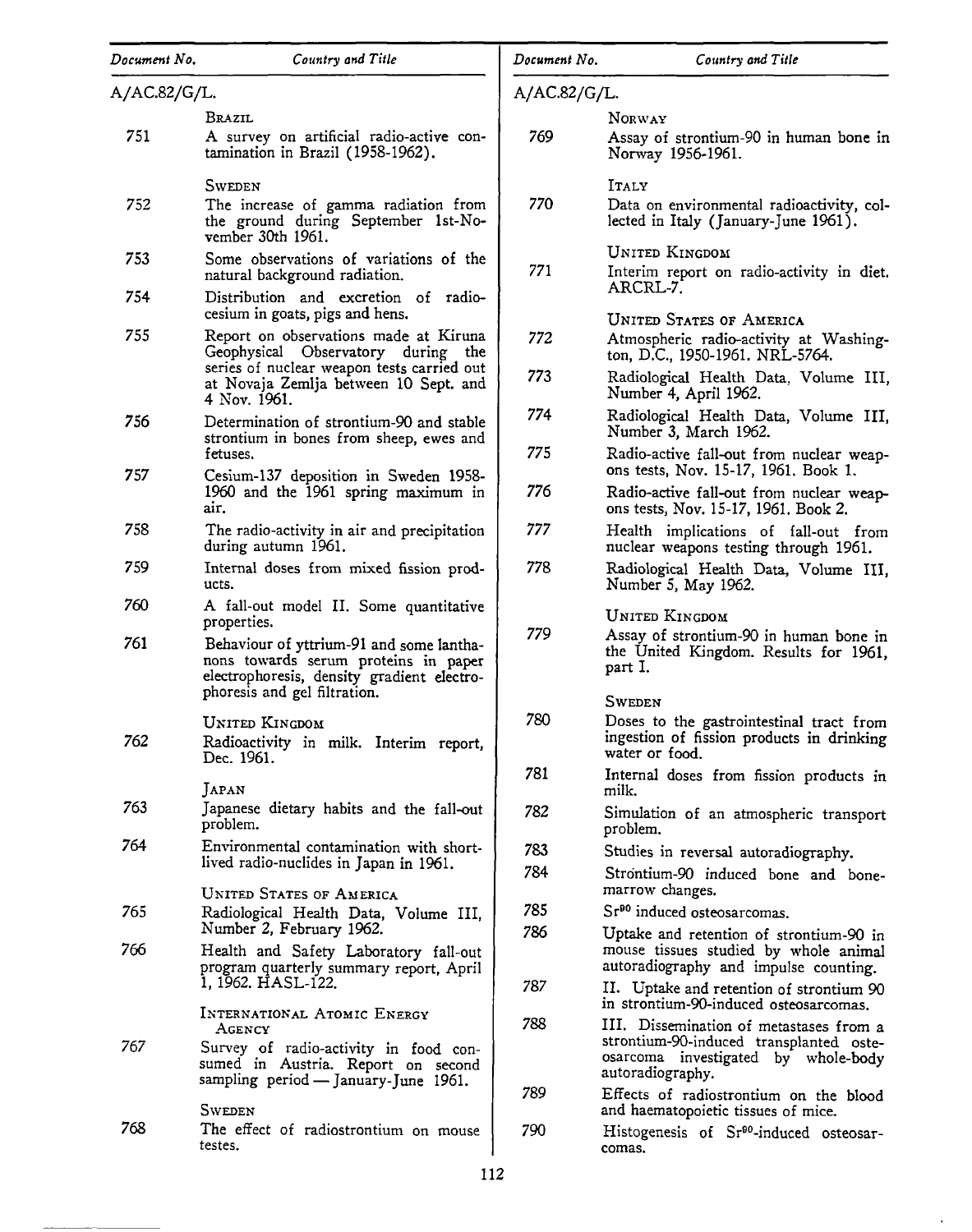| Document No. | Country and Title                                                                                                                                                                                                  | Document No. | Country and Title                                                                                                                                                                                            |
|--------------|--------------------------------------------------------------------------------------------------------------------------------------------------------------------------------------------------------------------|--------------|--------------------------------------------------------------------------------------------------------------------------------------------------------------------------------------------------------------|
| A/AC.82/G/L. |                                                                                                                                                                                                                    | A/AC.82/G/L. |                                                                                                                                                                                                              |
| 791          | <b>UNITED STATES OF AMERICA</b><br>Measurement of bone marrow and gona-<br>dal dose from X-ray examinations of the<br>pelvis, hip and spine as a function of field<br>size, tube kilovoltage and added filtration. | 808<br>809   | ARGENTINA<br>Contaminación por I <sup>131</sup> debida al fall-out.<br>ITALY<br>Data on environmental radio-activity col-                                                                                    |
| 792          | Strontium-90 in man and his environment<br>-Volume I: Summary.                                                                                                                                                     |              | lected in Italy (July-December 1961).<br>BIO/06/62.                                                                                                                                                          |
| 793          | Fall-out program quarterly summary re-<br>port, July 1, 1962. HASL-127.                                                                                                                                            | 810          | NORWAY<br>Fall-out in Norwegian milk in 1961.                                                                                                                                                                |
| 794          | Survey of fall-out operations, July 1,<br>1962. HASL-128.<br>BELGIUM                                                                                                                                               | 811          | <b>UNITED STATES OF AMERICA</b><br>Radiological Health Data, Volume III,<br>Number 11, November 1962.                                                                                                        |
| 795          | La retombée radioactive à Mol. Rapport<br>$d'avancement$ — ler semestre 1961.                                                                                                                                      | 812          | Radiological Health Data, Volume III,<br>Number 10, October 1962.                                                                                                                                            |
| 796          | Evolution du <sup>90</sup> Sr dans les sols et les<br>végétaux : analyse des résultats obtenus<br>en 1959.<br><b>UNITED STATES OF AMERICA</b>                                                                      | 813          | Radiation standards, including fall-out.<br>Hearings before the Subcommittee on<br>Research, Development, and Radiation<br>of the Joint Committee on Atomic En-<br>ergy, Congress of the United States, 87th |
| 797          | Radiological Health Data, Volume III,<br>Number 6, June 1962.                                                                                                                                                      |              | Congress, 2nd session. Parts 1 and 2<br>(Appendix).                                                                                                                                                          |
| 798          | Israel<br>Early radio-active fall-out in Israel fol-<br>lowing the 1961 nuclear weapon tests.                                                                                                                      | 814          | Fallout program quarterly summary re-<br>port, January 1, 1963. HASL-132.<br>BELGIUM                                                                                                                         |
| 799          | UNITED STATES OF AMERICA<br>Terrestrial and freshwater radioecology:<br>A selected bibliography.                                                                                                                   | 815          | La retombée radioactive à Mol. Rapport<br>d'avancement — second semestre 1961.                                                                                                                               |
| 800          | Radiological Health Data, Volume III,<br>Number 8, August 1962.                                                                                                                                                    | 816          | <b>SWEDEN</b><br>Distribution of radioruthenium in mice.                                                                                                                                                     |
| 801          | Switzerland<br>5. Bericht der Eidgenössischen Kommis-<br>sion zur Überwachung der Radioaktivität                                                                                                                   | 817          | <b>UNITED STATES OF AMERICA</b><br>Radiological Health Data, Volume III,<br>Number 12, December 1962.                                                                                                        |
| 801/         | zuhanden des Bundesrates für das Jahr<br>1961.                                                                                                                                                                     | 818          | Brazil<br>Environmental radio-activity<br>high<br>$\mathbf{in}$<br>background areas of Brazil.                                                                                                               |
| 802          | Corr. 1 Corrigendum to above document.<br>DENMARK<br>Environmental radio-activity in Denmark,<br>1961.                                                                                                             | 819          | <b>UNITED KINGDOM</b><br>Assay of strontium-90 in human bone in<br>the United Kingdom. Results for 1961,<br>part II.                                                                                         |
| 803          | <b>UNITED STATES OF AMERICA</b><br>Health and Safety Laboratory fall-out<br>program quarterly summary report, Oc-                                                                                                  | 820          | <b>UNITED STATES OF AMERICA</b><br>Radiological Health Data, Volume IV,<br>Number 1, January 1963.                                                                                                           |
| 804          | tober 1, 1962. HASL-131.<br>Radiological Health Data, Volume III,                                                                                                                                                  | 821          | Factors influencing strontium-90 in milk<br>from the Brainerd, Minn. milkshed.                                                                                                                               |
| 805          | Number 9, September 1962.<br>Radiation standards including fall-out.<br>Summary analysis of Hearings held on<br>June 4, 5, 6, and 7, 1962, before the Sub-<br>committee on Research, Development,                  | 822          | Strontium-90 on the earth's surface II.<br>Summary and interpretation of a world-<br>wide soil sampling program: 1960-1961<br>results.                                                                       |
|              | and Radiation of the Joint Committee on<br>Atomic Energy, Congress of the United<br>States, September 1962.                                                                                                        | 823          | <b>UNITED KINGDOM</b><br>Radio-active fall-out in air and rain re-<br>sults to the middle of 1962.                                                                                                           |
| 806          | UNITED KINGDOM<br>Annual report, 1961-1962. ARCRL-8.<br><b>UNITED STATES OF AMERICA</b>                                                                                                                            | 824          | <b>UNITED STATES OF AMERICA</b><br>Bioenvironmental features of the Ogoto-<br>ruk Creek area, Cape Thompson, Alaska.                                                                                         |
| 807          | Medical survey of Rongelap people seven<br>years after exposure to fall-out. BNL-<br>727 T-260.                                                                                                                    | 825          | TID-17226.<br>Radiological Health Data, Volume IV,<br>Number 2, February 1963.                                                                                                                               |

 $\pmb{\mathrm{v}}$ 

 $\mathcal{A}^{\mathcal{A}}$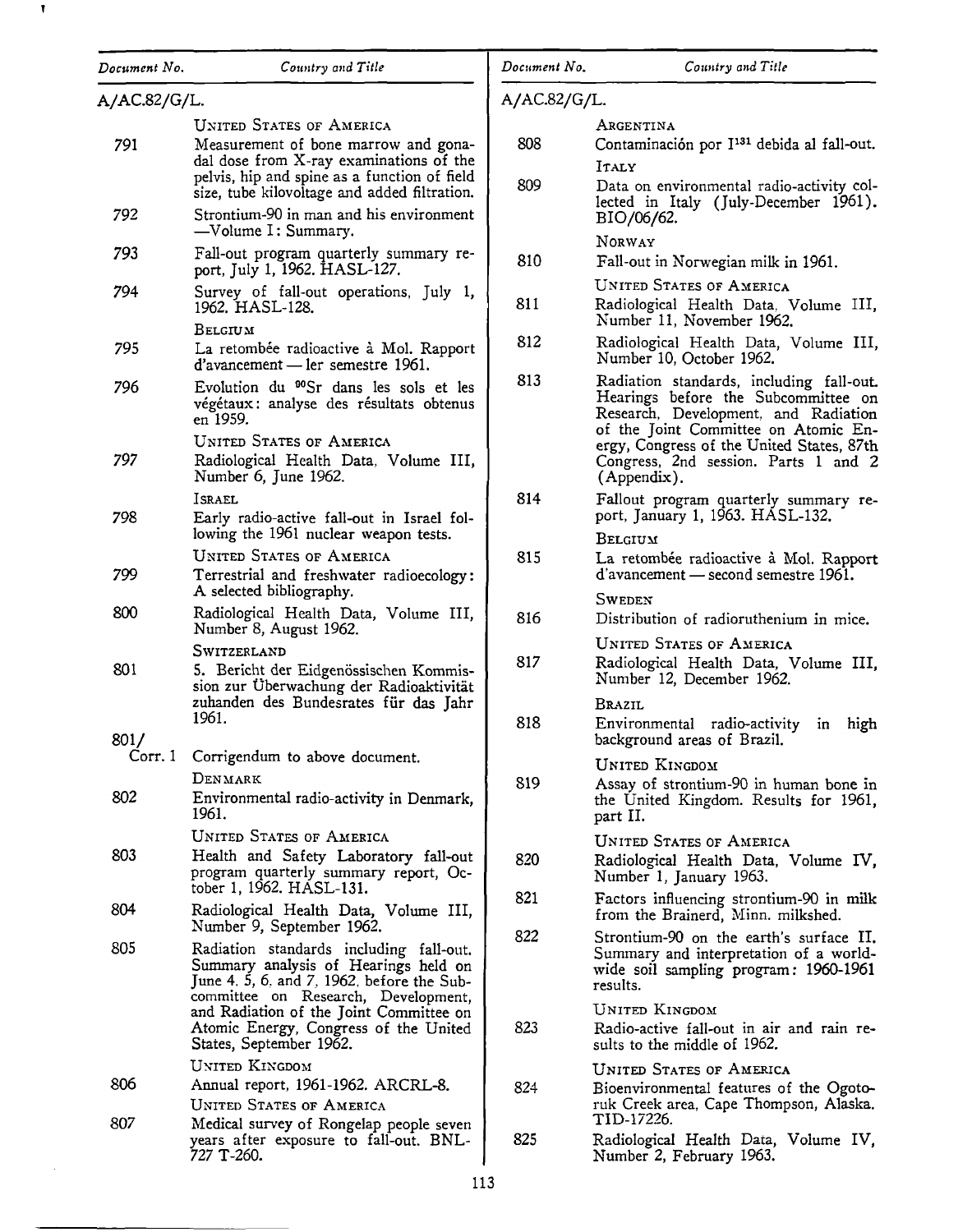| Document No. | Country and Title                                                                                                                        | Document No. | Country and Title                                                                                                                                                                                    |
|--------------|------------------------------------------------------------------------------------------------------------------------------------------|--------------|------------------------------------------------------------------------------------------------------------------------------------------------------------------------------------------------------|
| A/AC.82/G/L. |                                                                                                                                          | A/AC.82/G/L. |                                                                                                                                                                                                      |
|              | <b>SWEDEN</b>                                                                                                                            |              | UNITED KINGDOM                                                                                                                                                                                       |
| 826          | Distribution of plutonium in mice. An<br>autoradiographic study.                                                                         | 844          | Assay of strontium-90 in human bone in<br>the United Kingdom, results for 1962,                                                                                                                      |
| 827          | Radioaktivitestsmätningar pa livsmedel<br>1962.                                                                                          |              | Part I with some further results for 1961.<br>INDIA                                                                                                                                                  |
| 828          | <b>UNITED STATES OF AMERICA</b><br>Radionuclides and ionizing radiation in<br>ornithology. TID-17762.                                    | 845          | Estimates of biospheric contamination<br>and radiation dose from nuclear explo-<br>sions up to April 1962. $AEET/AM/27$ .                                                                            |
| 829          | UNITED KINGDOM<br>Interim report on radio-activity in milk.<br>ARCRL-9.                                                                  | 846<br>è     | Gamma activity of the food samples in<br>India after the autumn 1961 tests of<br>nuclear weapons. AEET/AM/32.                                                                                        |
| 830          | SWEDEN<br>Genetic effects of strontium-90 injected<br>into male mice.                                                                    | 847          | USSR<br>Определение возраста продуктов деле-<br>ния по измерению суммарной площади<br>фотопика Zr <sup>95</sup> +Nb <sup>95</sup> со временем.                                                       |
| 831          | <b>UNITED STATES OF AMERICA</b><br>Health and Safety Laboratory fallout<br>program quarterly summary report, April<br>1, 1963. HASL-135. | 848          | <b>UNITED STATES OF AMERICA</b><br>Review of the army food irradiation pro-<br>gram. Hearings before the Joint Com-<br>mittee on Atomic Energy, Congress of<br>the United States, 88th Congress, May |
| 832          | Intercalibration of some systems em-<br>ployed in monitoring fission products in<br>the atmosphere. NRL-5850.                            | 849          | 13, 1963.<br>Fall-out, radiation standards, and coun-                                                                                                                                                |
| 833          | Atmospheric radio-activity and fall-out<br>research. TID-12616 (Rev. 1).                                                                 |              | termeasures. Hearings before the Sub-<br>committee on Research, Development,<br>and Radiation of the Joint Committee on                                                                              |
| 834          | SWITZERLAND<br>Messung des Natürlichen Strahlenpegels<br>in der Schweiz.                                                                 |              | Atomic Energy, Congress of the United<br>States, 88th Congress, 1st session, June<br>3, 4, and 6, 1963. Part I.                                                                                      |
|              | UNITED STATES OF AMERICA                                                                                                                 | 850          | Radiological Health Data, Volume IV,<br>Number 7, July 1963.                                                                                                                                         |
| 835          | Rapid methods for estimating fission<br>product concentrations in milk.                                                                  | 851          | Radiological Health Data, Volume IV,<br>Number 6, June 1963.                                                                                                                                         |
| 836          | Radiological Health Data, Volume IV,<br>Number 3, March 1963.                                                                            | 852          | The treatment of radiation injury. NAS-<br>NRC Publ. 1134.                                                                                                                                           |
| 837          | ITALY<br>Data on environmental radio-activity col-                                                                                       | 853          | Radiological Health Data, Volume IV,<br>Number 8, August 1963.                                                                                                                                       |
|              | lected in Italy (January-June 1962).<br>BIO/26/62.                                                                                       | 854          | <b>CANADA</b><br>Iodine-131 content of Canadian milk dur-<br>ing 1961. AECL-1797.                                                                                                                    |
| 838          | SOUTH AFRICA<br>Radio-active fall-out, its dispersion, de-<br>position over South Africa and biological<br>significance.                 | 855          | UNITED KINGDOM<br>Radio-activity in drinking water in the                                                                                                                                            |
| 839          | <b>UNITED STATES OF AMERICA</b><br>Radiological Health Data, Volume IV,<br>Number 4, April 1963.                                         | 856          | United Kingdom-1962 results.<br><b>UNITED STATES OF AMERICA</b><br>Health and Safety Laboratory fall-out                                                                                             |
| 840          | Radiological Health Data, Volume IV,<br>Number 5, May 1963.                                                                              |              | program quarterly summary<br>report.<br><b>HASL-140.</b>                                                                                                                                             |
| 841          | Studies of the fate of certain radionu-<br>clides in estuarine and other aquatic en-<br>vironments.                                      | 857          | <b>SWEDEN</b><br>Genetic effects of strontium-90 on imma-<br>ture germ-cells in mice.                                                                                                                |
| 842          | Health and Safety Laboratory fallout<br>program quarterly summary report, July<br>1, 1962. HASL-138.                                     | 858          | UNITED KINGDOM<br>Annual report 1962-1963. ARCRL-10.                                                                                                                                                 |
| 843          | Estimates and evaluation of fall-out in<br>the United States from nuclear weapons<br>testing conducted through 1962.                     | 859          | <b>UNITED STATES OF AMERICA</b><br>Radiological Health Data, Volume IV,<br>Number 9, September 1963.                                                                                                 |

 $\frac{1}{\sqrt{2}}$ 

į.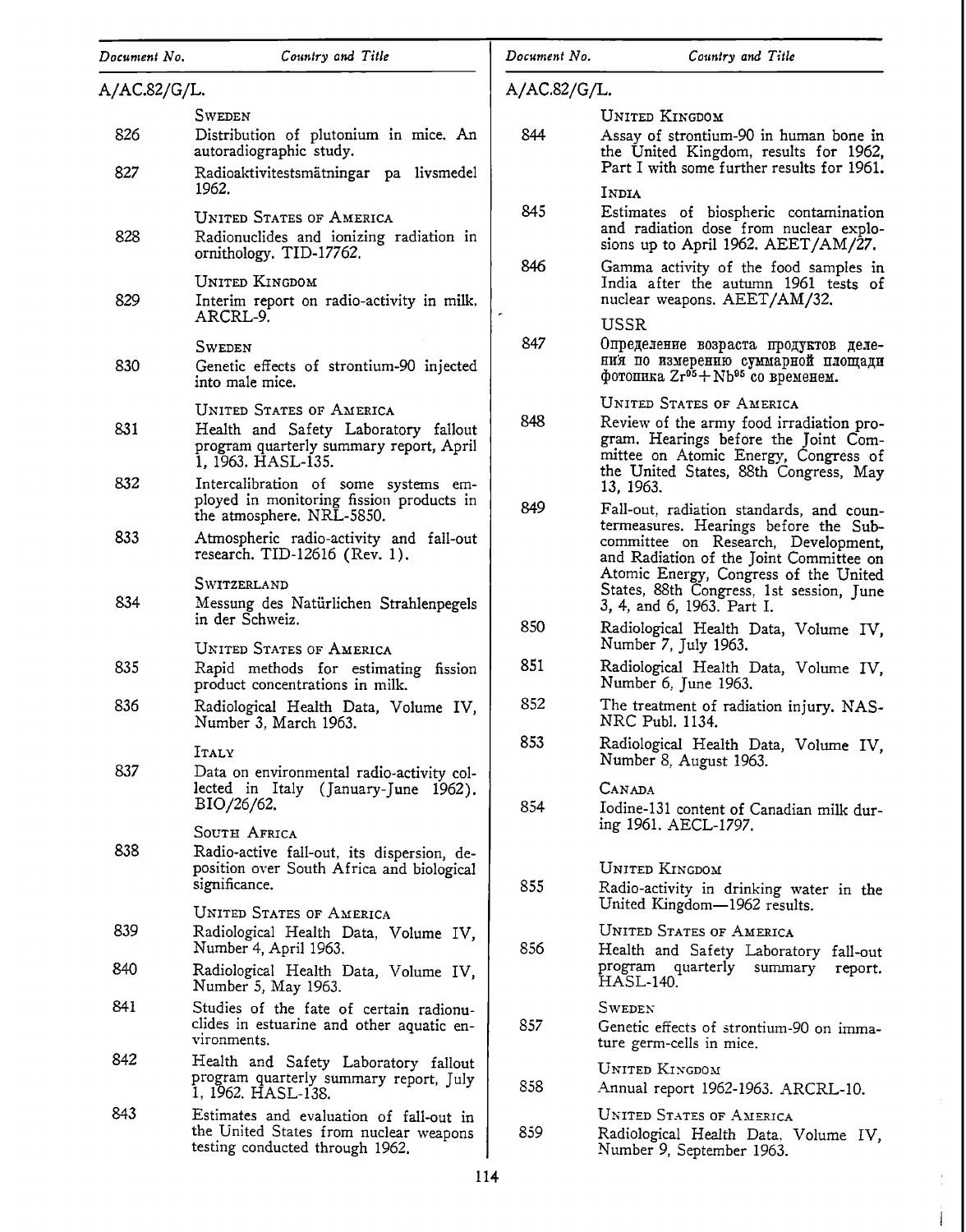| Document No. | Country and Title                                                                                                                             |
|--------------|-----------------------------------------------------------------------------------------------------------------------------------------------|
| A/AC.82/G/L. |                                                                                                                                               |
| 860          | UNITED KINGDOM<br>The weathering of caesium-137 in soil.<br>AERE-R-4241.                                                                      |
| 861          | UNITED STATES OF AMERICA<br>Mathematical programming models for<br>selection of diets to minimize weighted<br>radionuclide intake.            |
| 862          | Terrestrial and freshwater radioecology.<br>A selected bibliography (Suppl. 1). TID-<br>3910 (Suppl. 1).                                      |
| 863          | <b>INDIA</b><br>Levels of cerium-141 and cerium-144 in<br>surface fallout samples collected at Bom-<br>bay during the monsoon months of 1962. |
| 864          | UNITED KINGDOM<br>Radio-active fall-out: Short-lived fission<br>products in air and rain, August 1962-<br>April 1963. AERE-R-4384.            |
| 865          | Assay of strontium-90 in human bone in<br>the United Kingdom, results for 1962,<br>part II.                                                   |
| 866          | Australia<br>Iodine-131 levels in milk in Australia dur-<br>ing period May-November 1962.                                                     |
| 867          | Denmark<br>Genetically significant radiation doses in<br>diagnostic radiology.                                                                |
| 868          | <b>UNITED STATES OF AMERICA</b><br>Radiological Health Data, Volume IV,<br>Number 10, October 1963.                                           |
| 869          | Radiological Health Data, Volume IV,<br>Number 11, November 1963.                                                                             |
| 870          | WORLD HEALTH ORGANIZATION<br>Radiation hazards in perspective (3rd re-<br>port of the Expert Committee on Radia-<br>tion).                    |
| 871          | <b>UNITED STATES OF AMERICA</b><br>Health and Safety Laboratory fallout<br>program quarterly summary report, Jan-<br>uary 1, 1964. HASL-142.  |
| 872          | Iodine-131 in fresh milk and human thy-<br>roids following a single deposition of<br>nuclear test fall-out. TID-19266.                        |
| 873          | INDIA<br>Estimation of zirconium-95 deposited by<br>fallout during September 1961 to Febru-<br>ary 1962. AEET/AM/31.                          |
| 874          | <b>UNITED KINGDOM</b><br>Radio-active fall-out in air and rain. Re-<br>sults to the middle of 1963. AERE-R-<br>4392.                          |
| 875          | Australia<br>Strontium-90 in the Australian environ-<br>ment during 1961.                                                                     |

A/AC.82/G/L.

| RAN |
|-----|
|-----|

- 876 Doses d'exposition au cours d'examens radiologiques per-opératoires. SCPRI-55.
- 877 Surveillance de la radioactivité sur le territoire français de 1961 à 1963. SCPRI-98.

878 Radioactivite des eaux de la Durance.

- 879 Accroissement du tritium atmosphérique du aux explosions thermonucléaires.
- 880 Mesures de la radioactivité naturelle dans la région parisienne.
- 881 Mesure de la radioactivite d'origine artificielle dans !'hemisphere Sud.
- 882 De la dynamique des transports des aérosols radioactifs au-dessus de la France.
- 883 Mesure de l'activite de l'air due au krypton 85.
- 884 Essai d'analyse de la radioactivite de l'éponge "Hercinia variabilis".
- 885 Identification directe des nuclides radioactifs dans l'eau de mer par spectrographie gamma.
- 886 Spectrométrie gamma in situ des eaux de la Méditerranée occidentale.

UNITED STATES OF AMERICA

- 887 Radiological Health Data, Volume V, Number 1, January 1964.
- 888 Fall-out, radiation standards, and countermeasures. Hearings before the Subcommittee on Research, Development and Radiation of the Joint Committee on Atomic Energy, Congress of the United States, 88th Congress, lst session, August 20, 21, 22, and 27, 1963. Part *2.*

## NORWAY

889 A study of Sr<sup>90</sup> and Cs<sup>137</sup> in Norway 1957-1958. Intern rapport K-253.

ITALY

890 Data on environmental radio-activity collected in Italy (July-December 1962). BI0/03/63.

UNITED STATES OF AMERICA

Neoplasms in children treated with Xrays for thymic enlargement. I. Neoplasms and mortality.

891/

891

Add. 1 Neoplasms in children treated with Xrays for thymic enlargement. II. Tumor incidence as a function of radiation factors.

891/

Add. *2*  Neoplasms in children treated with Xrays for thymic enlargement. III. Clinical description of cases.

892 Distribution and retention of Cs<sup>137</sup> after accidental inhalation. UAC-8383.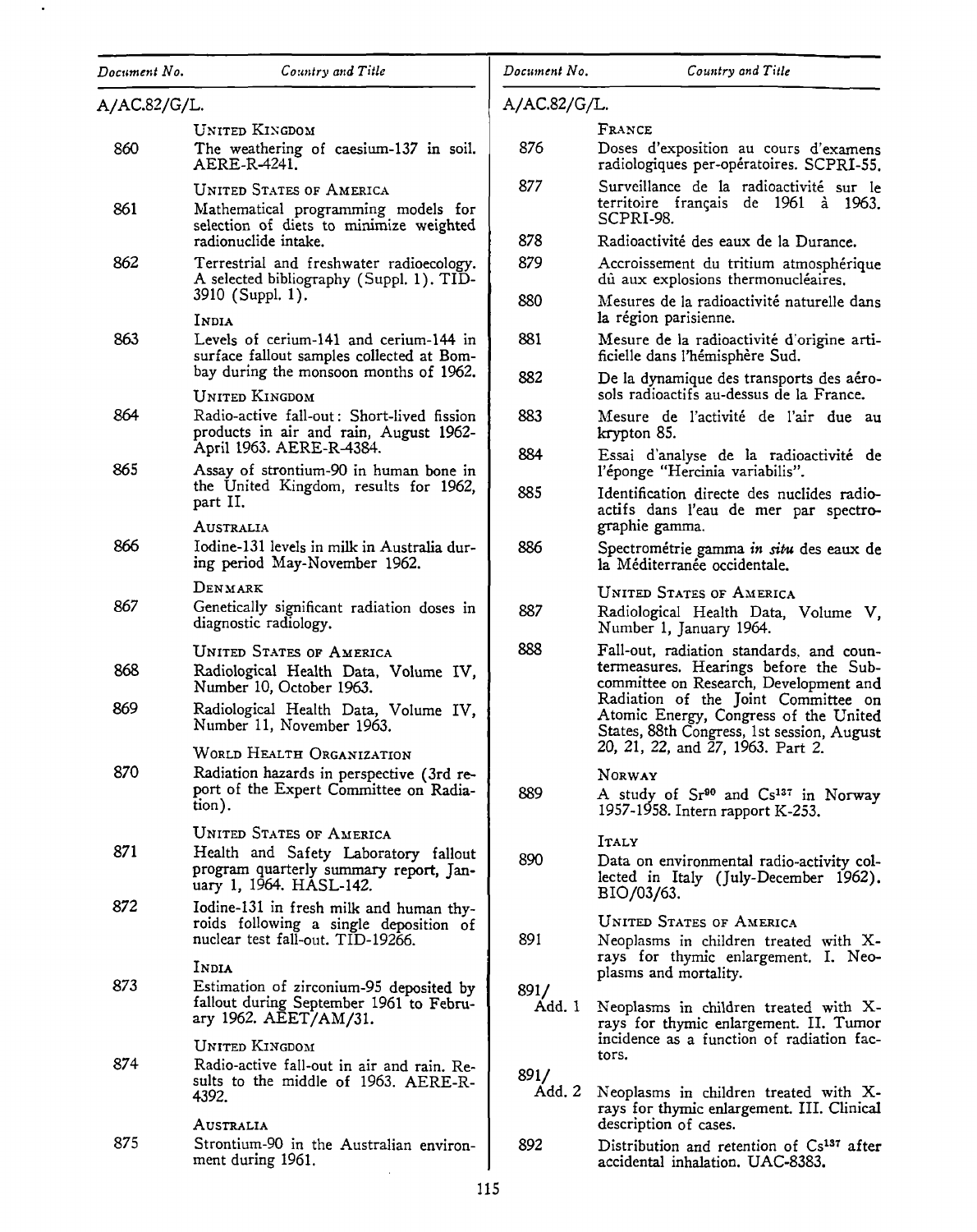| Document No.   | Country and Title                                                                                                                                                                                 | Document No. | Country and Title                                                                                                                                     |
|----------------|---------------------------------------------------------------------------------------------------------------------------------------------------------------------------------------------------|--------------|-------------------------------------------------------------------------------------------------------------------------------------------------------|
| A/AC.82/G/L.   |                                                                                                                                                                                                   | A/AC.82/G/L. |                                                                                                                                                       |
|                | UNITED STATES OF AMERICA (continued)                                                                                                                                                              |              | USSR (continued)                                                                                                                                      |
| 892/<br>Corr.1 | Correction to above report.                                                                                                                                                                       | 911          | Природная радиоактивность океанской<br>воды.                                                                                                          |
| 893            | Radiological Health Data, Volume IV,<br>Number 12, December 1963.                                                                                                                                 | 912          | Искусственная радиоактивность призем-<br>ного слоя атмосферы на о. Хейса земли                                                                        |
|                | SWITZERLAND                                                                                                                                                                                       |              | Франца-Иосифа в 1960-1961 годах.                                                                                                                      |
| 894            | 6. Bericht der Eidg. Kommission zur<br>Uberwachung der Radioaktivität, zuhan-                                                                                                                     | 913          | О загрязнении растительности строн-<br>цием-90 и цезием-137 в 1961 году.                                                                              |
|                | den des Bundesrates für das Jahr 1962.<br>CZECHOSLOVAKIA                                                                                                                                          | 914          | Радиоактивные выпадения близ Симеиза<br>в 1960-1961 годах.                                                                                            |
| 895            | Prediction of individual differences in<br>postirradiation regeneration of the lym-<br>phatic tissue of the thymus.<br>USSR                                                                       | 915          | Исследование состава рутения-103 и ру-<br>тения-106 в смеси продуктов деления ме-<br>тодом бета-гамма-совпадений сцинтилля-<br>ционных спектрометров. |
| 896            | Стронций-90 в воде пресных водоемов<br>Советского Союза в 1961-1962 годах.                                                                                                                        | 916          | Выпадение стронция-90 на поверхность<br>территории СССР в четвертом квартале                                                                          |
| 897            | Содержание цезия-137 в поверхностных<br>водах Атлантического океана и его морей                                                                                                                   | 917          | 1961 года и первой половине 1962 года.<br>Статистика появления «горячих» частиц                                                                       |
| 898            | в 1961 году.<br>Изучение распределения изотопов церия,                                                                                                                                            |              | в приземном слое воздуха в Подмосковье<br>в 1961-1962 годах.                                                                                          |
|                | рутения, циркония и ниобия в процессе<br>разложения минеральными кислотами                                                                                                                        | 918          | Стронций-90 в воде бассейна р. Дон.                                                                                                                   |
|                | проб радиоактивных выпадений и атмо-<br>сферных осадков.                                                                                                                                          | 919          | Вопросы глобального радиоактивного за-<br>грязнения вод Мирового океана.                                                                              |
| 899            | Определение стронция-90 в водах Атлан-<br>тического океана в 1961 году.                                                                                                                           | 920          | INDIA                                                                                                                                                 |
| 900            | Поведение цезня-137 в ходе анализа<br>проб атмосферных осадков.                                                                                                                                   |              | Active particles in fallout from nuclear<br>weapon tests. AEET/AM/34.                                                                                 |
| 901            | Аккумуляция радиоактивного стронция<br>пресноводными растениями.                                                                                                                                  | 921          | <b>JAPAN</b><br>Radio-activity survey data in Japan, No.<br>ı.                                                                                        |
| 902            | Выпадение Се <sup>141</sup> , Се <sup>144</sup> , Zr <sup>95</sup> +Nb <sup>95</sup> и<br>Sr <sup>90</sup> на территории СССР во второй по-<br>ловине 1962 года.                                  | 922          | Deposition of Sr <sup>90</sup> and Cs <sup>137</sup> in Tokyo<br>through the end of July 1963.                                                        |
| 903            | Радиохимическая методика<br>массового<br>контроля содержания стронция-90 в                                                                                                                        | 923          | Leukaemia and ionizing radiation in Ja-<br>pan. An epidemiological survey.                                                                            |
| 904            | пресных водоемах.<br>Стронций-90 в поверхностных водах Ин-                                                                                                                                        | 924          | X-ray microanalysis of highly radio-<br>active fall-out particles.                                                                                    |
| 905            | дийского океана в 1960-1961 годах.<br>Сравнительный анализ наблюдаемых                                                                                                                            | 925          | Fractionation phenomena in highly radio-<br>active fall-out particles.                                                                                |
|                | планетарных распределений содержания<br>озона и некоторых радиоактивных изо-<br>топов в атмосфере.                                                                                                | 926          | The increase in induced mutation fre-<br>quency after fractionated irradiation of<br>gonial cells of the silkworm.                                    |
| 906            | Концентрация суммарной радиоактивно-<br>сти продуктов деления, а также Се <sup>141</sup> .<br>$Ce^{144}$ , $Zr^{95} + Nb^{95}$ и $Cs^{137}$ в приземном<br>слое воздуха в подмосковье в 1960-1962 | 927          | <b>UNITED KINGDOM</b><br>Interim report: Radio-activity in milk,<br>1963. ARCRL-11.                                                                   |
| 907            | годах.<br>Стронций-90 в водах Тихого океана.                                                                                                                                                      | 928          | <b>UNITED STATES OF AMERICA</b><br>Radiological Health Data, Volume V,                                                                                |
| 908            | Некоторые данные по концентрации ра-<br>диоактивных продуктов над Индийским                                                                                                                       |              | Number 2. February 1964.                                                                                                                              |
|                | и Тихим океанами в 1961-1962 годах.                                                                                                                                                               | 929          | INDIA<br>Deposition of iodine-131 from the nuclear                                                                                                    |
| 909            | Содержание стронция-90 в Черном море<br>в 1959-1961 годах.                                                                                                                                        |              | weapon tests in the Pacific during 1962.<br>AEET/AM/35.                                                                                               |
| 910            | Содержание стронция-90 в молоке от-<br>дельных районов СССР в 1960-1961 го-<br>дах и в первой половине 1962 года.                                                                                 | 930          | Airborne cerium-141 and cerium-144 at<br>Bombay during November 1961-Febru-<br>ary 1963. AEET/AM/36.                                                  |

 $\bar{z}$ 

 $\frac{1}{4}$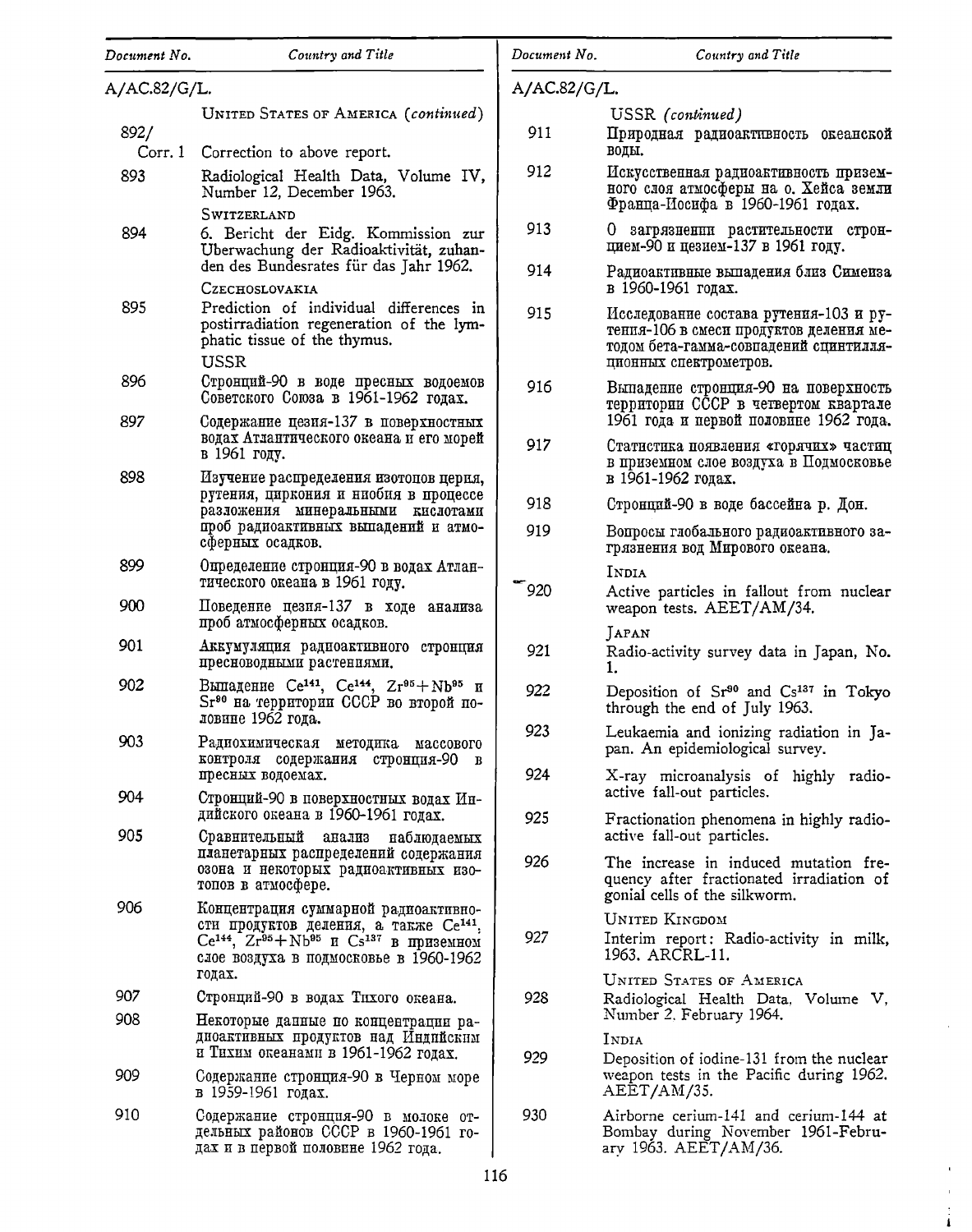| Document No. | Country and Title                                                                                                                                           | Document No. | Country and Title                                                                                                                                         |
|--------------|-------------------------------------------------------------------------------------------------------------------------------------------------------------|--------------|-----------------------------------------------------------------------------------------------------------------------------------------------------------|
| A/AC.82/G/L. |                                                                                                                                                             | A/AC.82/G/L. |                                                                                                                                                           |
| 931          | MEXICO<br>Determinación del estroncio 90 en leches<br>y aguas de lluvia.                                                                                    | 939          | <b>UNITED STATES OF AMERICA</b><br>Environmental radiation measurements<br>in the South-eastern, Central and West-<br>ern United States, 1962-1963. HASL- |
| 932          | UNITED ARAB REPUBLIC<br>Fall-out and radio-active content of the<br>food chain in U.A.R. during the year<br>1962.                                           | 940          | 145.<br><b>SWEDEN</b><br>The radio-activity of watches.                                                                                                   |
| 933          | Fall-out and radio-active content of cer-<br>tain food items in U.A.R. during the first<br>quarter of 1963.                                                 | 941          | Physics, chemistry and meteorology of<br>fall-out.<br><b>UNITED STATES OF AMERICA</b>                                                                     |
| 934          | <b>SWEDEN</b><br>A review of measurements of radioac-<br>tivity in food, especially dairy milk, and a<br>presentation of the 1963 data on Cs <sup>137</sup> | 942<br>943   | Radiological Health Data, Volume V,<br>Number 5, May 1964.<br><b>SWEDEN</b><br>Protective effect of cysteamine at frac-                                   |
|              | and $Sr^{90}$ .<br><b>UNITED STATES OF AMERICA</b>                                                                                                          | 944          | tionated irradiation.<br>The behavior of certain lanthanons in<br>rats.                                                                                   |
| 935          | Radiological Health Data, Volume V,<br>Number 3, March 1964.                                                                                                | 945          | Note on the increase of gamma radiation                                                                                                                   |
| 936          | Fall-out program quarterly summary re-<br>port, April 1, 1964. HASL-144.                                                                                    |              | from the ground during September 1st-<br>November 30th, 1961.                                                                                             |
| 937          | Radiological Health Data, Volume V,                                                                                                                         | 946          | Some observations of variations of the<br>natural background radiation.                                                                                   |
|              | Number 4, April 1964.<br>UNITED KINGDOM                                                                                                                     | 947          | Gamma radiation from the ground in<br>Sweden during 1960-1963.                                                                                            |
| 938          | Assay of strontium-90 in human bone in<br>the United Kingdom. Results for 1963,<br>part I.                                                                  | 948          | <b>UNITED ARAB REPUBLIC</b><br>Fall-out and radio-active content of food<br>chain in U.A.R. during the year 1963.                                         |

- 11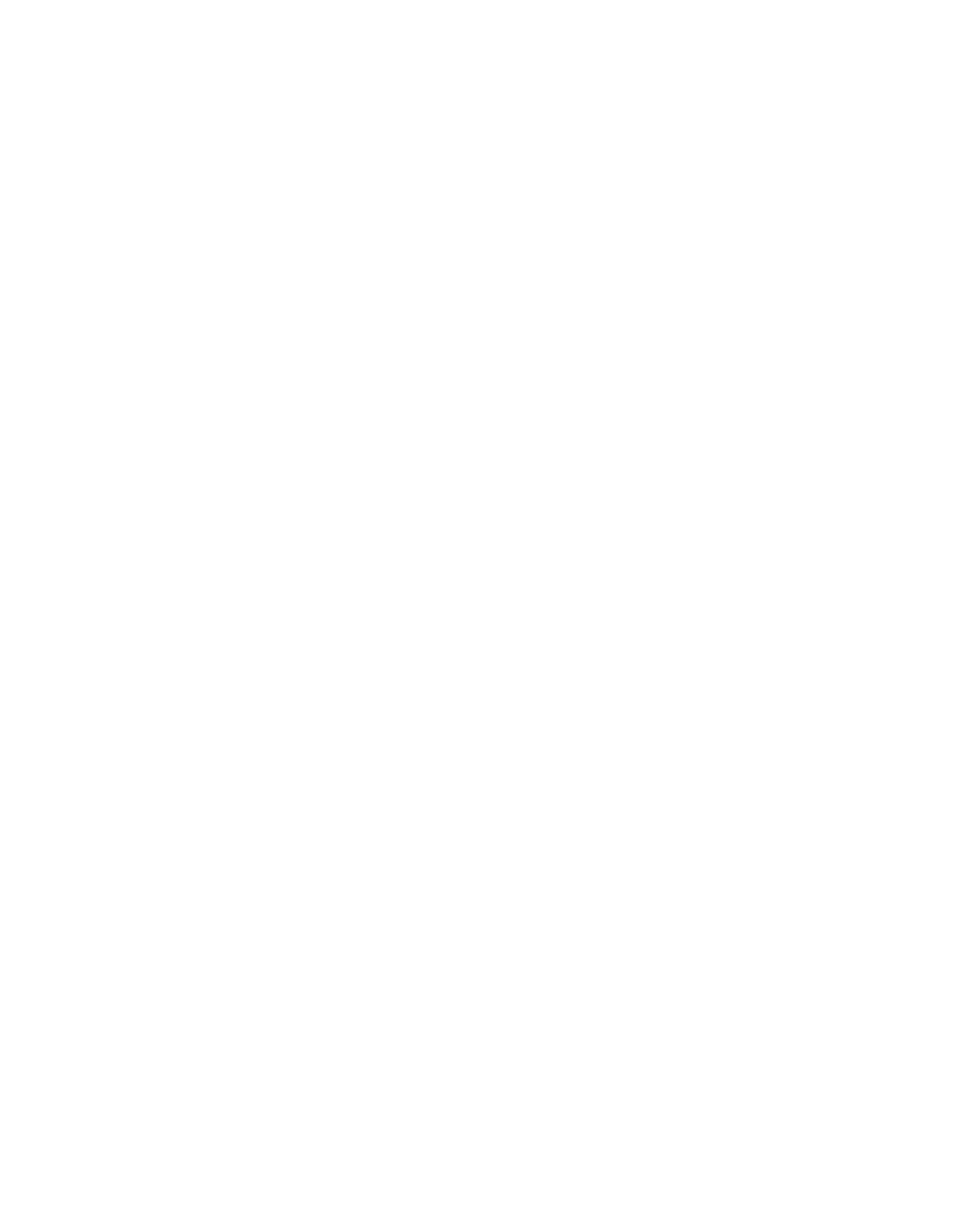# *APPENDIX I*

## LIST OF SCIENTIFIC EXPERTS, MEMBERS OF NATIONAL DELEGATIONS

The scientific experts who took part in the preparation of the present report while attending Committee sessions as members of national delegations are listed below.

### **ARGENTINA**

Dr. D. Beninson *(Representative)*  Dr. J. Flegenheimer Dr. H. Mugliaroli Dr. A. Placer Dr. E. Ramos Zabarain

#### AUSTRALIA

Mr. D. J. Stevens *(Representative)*  Dr. H. A. S. van den Brenk Mr. G. U. Wilson

## BRAZIL

Professor C. Chagas *(Representative)*  Professor C. Pavan *(Representative)*  Dr. L. R. Caldas Dr. E. Penna Franca Father F. X. Roser, S.J.

#### BELGIUM

Professor J. A. Cohen *(Representative)*  Mr. J. F. Bleichrodt

## CANADA

Dr. G. C. Butler *(Representative)*  Dr. W. E. Grummitt Dr. H. B. Newcombe

### **CZECHOSLOVAKIA**

Professor Dr. F. Hercik *(Representative)* 

#### **FRANCE**

Professor L. Bugnard *(Representative)*  Dr. H. Jammet *(Representative)*  Mr.L.Facy Dr. J. Labeyrie Mr. G. Lambert Dr. J. Lejeune Mr. F. Zajdela

## INDIA

Dr. A. R. Gopal-Ayengar *(Representative)* 

## JAPAN

Dr. K. Tsukamoto *(Representative)*  Dr. Y. Kawabata Dr. M. Saiki Dr. T. Sugahara Dr. E. Tajima

#### MEXICO

Dr. M. Martinez Baez *(Representative)*  Dr. F. Alba Andrade *(Representative)*  Dr. H. Zalce

#### **SWEDEN**

Professor R. M. Sievert *(Representative)*  Dr. A. Nelson *(Representative)*  Professor T. Caspersson Dr. L. Fredriksson Dr. B. Lindell

## UNITED ARAB REPUBLIC

Dr. M. E. A. El-Kharadly *(Representative)*  Dr. S. E. Hashish *(Representative)*  Dr. K. A. Mahmoud

## UNION OF SOVIET SOCIALIST REPUBLICS

Professor A. M. Kuzin *(Representative)*  Professor N. A. Kraevsky Professor 0. I. Leipunsky Dr. M. A. Arsenieva Dr. I. L. Karol Dr. V. T. Kozlov Dr. A. S. Kulak Dr. Y. M. Shtukkenberg Mr. G. I. Apollonov

#### UNITED KINGDOM OF GREAT BRITAIN AND NORTHERN IRELAND

Dr. E. E. Pochin *(Representative)*  Professor L. Lamerton Dr. W. G. Marley Dr. D. H. Peirson Dr. R. Scott Russell

# **UNITED STATES OF AMERICA**

Dr. R.H. Chamberlain *(Representative)*  Dr. S. Warren *(Representative)*  Dr. A. M. Brues Dr. V. P. Bond Dr. D. R. Chadwick Dr. E. P. Cronkite Dr. C. L. Dunham Dr. J. H. Harley Dr. A. Hollaender<br>Dr. L. Machta Mr. R. T. Norris Mr. T. F. O'Leary Mr. J. Rivera Dr. P. C. Tompkins Dr. A. C. Upton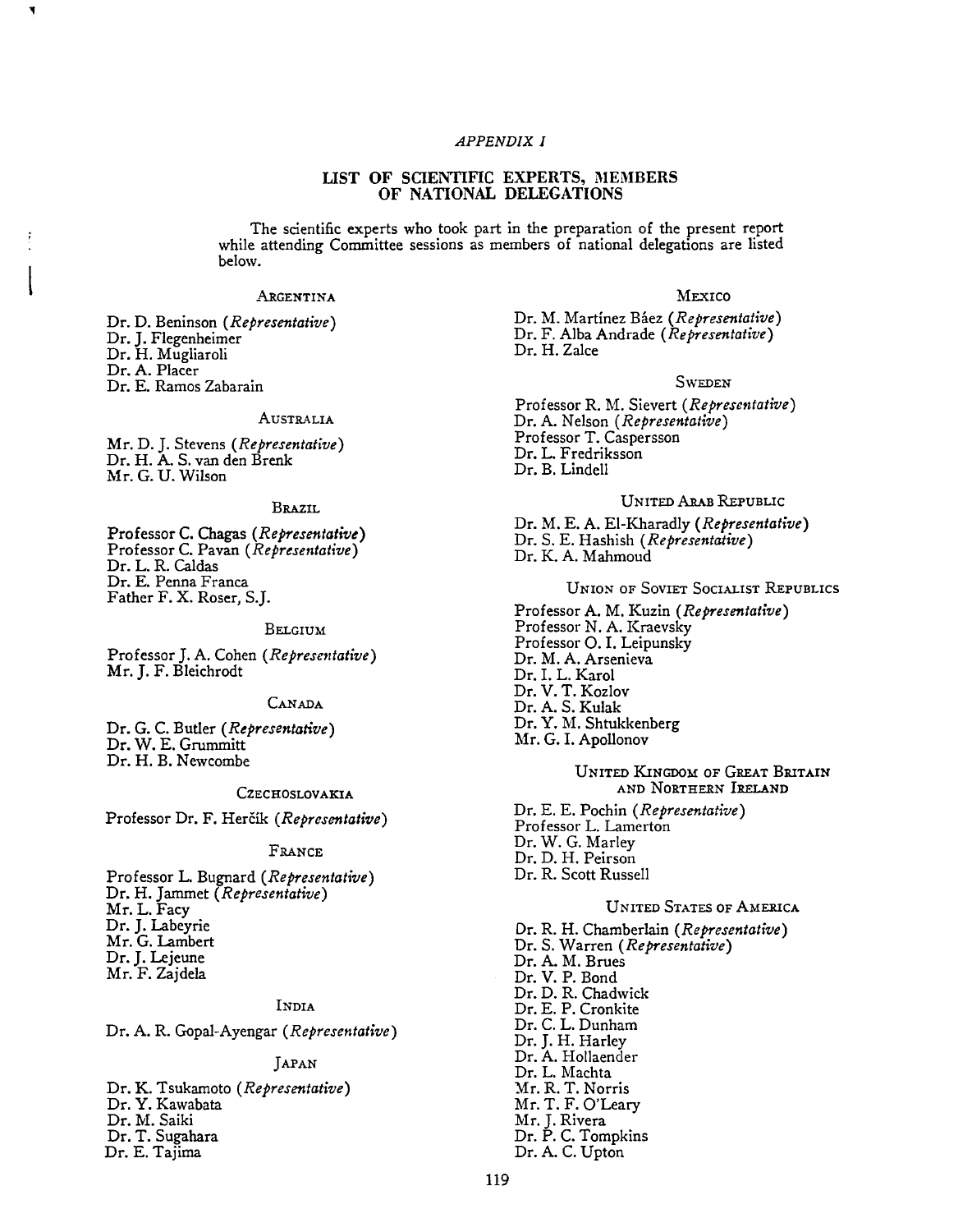# *APPENDIX II*

# LIST OF SCIENTIFIC EXPERTS WHO HAVE CO-OPERATED WITH THE COMMITTEE IN THE PREPARATION OF THE REPORT

Dr. K. C. Bora Dr. G. C. Casarett Dr. J. Liniecki

Dr. B. J. O'Brien Dr. F. Sella

 $\mathbf{I}$